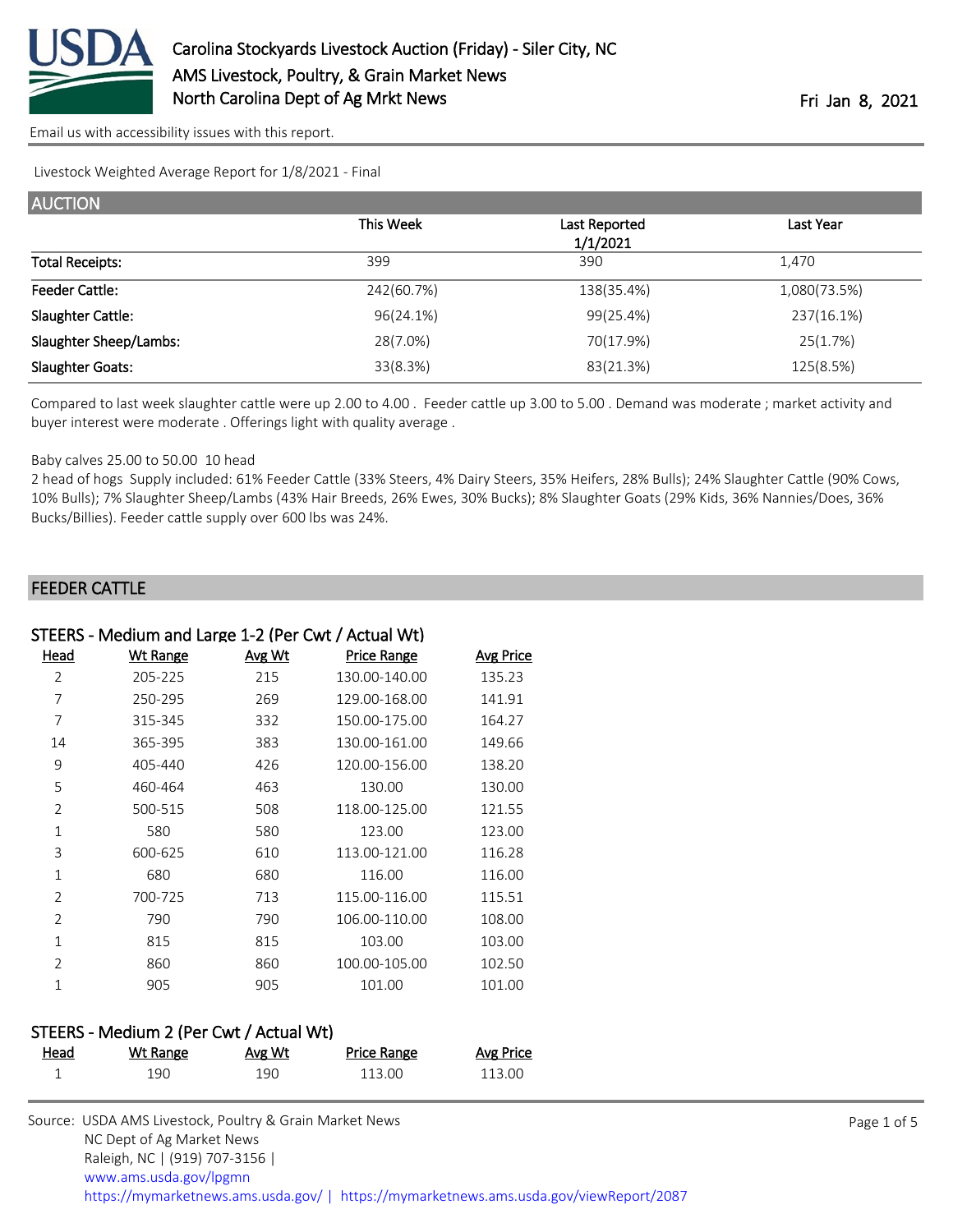

| 200-245 | 223 | 119.00-129.00 | 123.49 |
|---------|-----|---------------|--------|
| 275     | 275 | 126.00        | 126.00 |
| 315     | 315 | 118.00        | 118.00 |
| 420-435 | 428 | 112.00-115.00 | 113.53 |

### STEERS - Medium 3 (Per Cwt / Actual Wt)

| Head | Wt Range | Avg Wt | Price Range   | <b>Avg Price</b> |
|------|----------|--------|---------------|------------------|
|      | 235-245  | 240    | 104.00-110.00 | 106.94           |
| ₹    | 405-433  | 424    | 106.00-110.00 | 107.27           |
|      | 490.     | 490    | 110.00        | 110.00           |

### DAIRY STEERS - Large 3 (Per Cwt / Actual Wt)

| Head | Wt Range | Avg Wt | Price Range | <b>Avg Price</b> |
|------|----------|--------|-------------|------------------|
|      | 738 -    | 738    | 72.00       | 72.00            |

### HEIFERS - Medium and Large 1-2 (Per Cwt / Actual Wt)

| Head          | <b>Wt Range</b> | Avg Wt | <b>Price Range</b> | <b>Avg Price</b> |
|---------------|-----------------|--------|--------------------|------------------|
| 3             | 230-245         | 237    | 120.00-128.00      | 124.58           |
| 7             | 250-285         | 274    | 123.00-145.00      | 135.26           |
| 5             | 315-345         | 329    | 135.00-140.00      | 137.80           |
| 5             | 355-390         | 376    | 125.00-133.00      | 129.57           |
| 9             | 400-445         | 423    | 117.00-133.00      | 120.76           |
| 7             | 455-495         | 471    | 116.00-120.00      | 117.58           |
| 4             | 500-540         | 520    | 102.00-123.00      | 112.45           |
| 1             | 555             | 555    | 112.00             | 112.00           |
| 5             | 625-640         | 631    | 96.00-106.00       | 100.58           |
| $\mathcal{P}$ | 665-685         | 675    | 95.00-96.00        | 95.51            |
| 1             | 700             | 700    | 85.00              | 85.00            |

#### HEIFERS - Medium 2 (Per Cwt / Actual Wt)

| Head           | Wt Range | Avg Wt | <b>Price Range</b> | <b>Avg Price</b> |
|----------------|----------|--------|--------------------|------------------|
| $\mathcal{P}$  | 205-230  | 218    | 110.00-115.00      | 112.64           |
| 1              | 290      | 290    | 118.00             | 118.00           |
| 1              | 365      | 365    | 118.00             | 118.00           |
| $\mathfrak{D}$ | 460-470  | 465    | 110.00-113.00      | 111.52           |
| 1              | 545      | 545    | 107.00             | 107.00           |
| 4              | 560-595  | 586    | 104.00-108.00      | 105.97           |
|                | 645      | 645    | 90.00              | 90.00            |
|                | 780      | 780    | 75.00              | 75.00            |

#### HEIFERS - Medium 3 (Per Cwt / Actual Wt)

| Head | <u>Wt Range</u> | <u>Avg Wt</u> | <b>Price Range</b> | <b>Avg Price</b> |
|------|-----------------|---------------|--------------------|------------------|
|      |                 |               |                    |                  |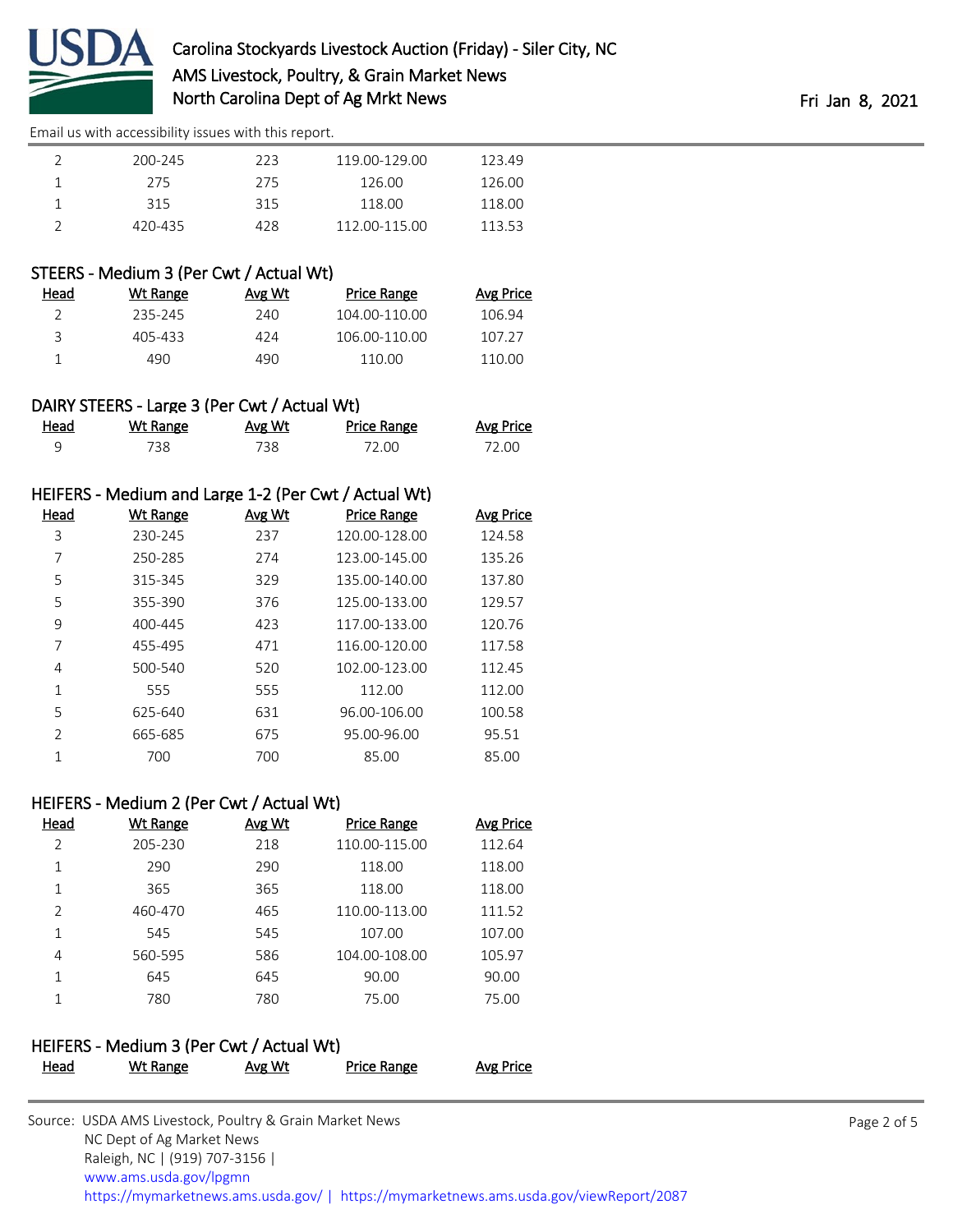

|   | 335     | 335 | 107.00        | 107.00 |
|---|---------|-----|---------------|--------|
|   | 420     | 420 | 110.00        | 110.00 |
|   | 455-497 | 487 | 100.00-108.00 | 106.13 |
| 3 | 500-545 | 523 | 99.00-103.00  | 101.73 |
|   | 557-595 | 568 | 101.00-103.00 | 102.58 |
|   | 663     | 663 | 68.00         | 68.00  |

| BULLS - Medium and Large 1-2 (Per Cwt / Actual Wt) |          |               |                    |           |
|----------------------------------------------------|----------|---------------|--------------------|-----------|
| Head                                               | Wt Range | <b>Avg Wt</b> | <b>Price Range</b> | Avg Price |
| 10                                                 | 455-485  | 466           | 121.00-126.00      | 124.57    |
| 8                                                  | 500-540  | 525           | 115.00-121.00      | 118.89    |
| 3                                                  | 580-585  | 583           | 111.00-116.00      | 113.99    |
| 10                                                 | 600-640  | 629           | 101.00-115.00      | 107.46    |
| $\mathfrak{D}$                                     | 670-680  | 675           | 116.00             | 116.00    |
| 1                                                  | 720      | 720           | 111.00             | 111.00    |
| $\mathfrak{D}$                                     | 795      | 795           | 106.00-109.00      | 107.50    |
| $\mathcal{P}$                                      | 800-845  | 823           | 98.00-107.00       | 102.38    |

#### BULLS - Medium 2 (Per Cwt / Actual Wt)

| Head          | Wt Range | Avg Wt | Price Range | Avg Price |
|---------------|----------|--------|-------------|-----------|
|               | 480      | 480    | 112.00      | 112.00    |
|               | 515      | 515    | 110.00      | 110.00    |
| $\mathcal{P}$ | 550      | 550    | 110.00      | 110.00    |
|               | 630      | 630    | 96.00       | 96.00     |
|               | 775      | 775    | 85.00       | 85.00     |
|               | 840      | 840    | 91.00       | 91.00     |

#### BULLS - Medium 3 (Per Cwt / Actual Wt)

| Head | Wt Range | Avg Wt | Price Range   | Avg Price |
|------|----------|--------|---------------|-----------|
|      | 482      | 482    | 106.00        | 106.00    |
| a    | 555-560  | 556    | 102.00-108.00 | 103 12    |
|      |          |        |               |           |

### SLAUGHTER CATTLE

## COWS - Breaker 75-80% (Per Cwt / Actual Wt)

| Head | Wt Range  | Avg Wt | Price Range | Avg Price | <b>Dressing</b> |
|------|-----------|--------|-------------|-----------|-----------------|
|      | 1410-1680 | 1539   | 50.00-59.00 | 54.01     | Average         |
| 4    | 1370-1905 | 1633   | 60.00-64.00 | 61.73     | <b>High</b>     |
| २    | 1595-1845 | 1693   | 47.00-49.00 | 47.73     | LOW             |

|      | COWS - Boner 80-85% (Per Cwt / Actual Wt) |        |             |           |          |
|------|-------------------------------------------|--------|-------------|-----------|----------|
| Head | Wt Range                                  | Avg Wt | Price Range | Avg Price | Dressing |
| 32   | 895-1390                                  | 1093   | 50.00-58.00 | 54.15     | Average  |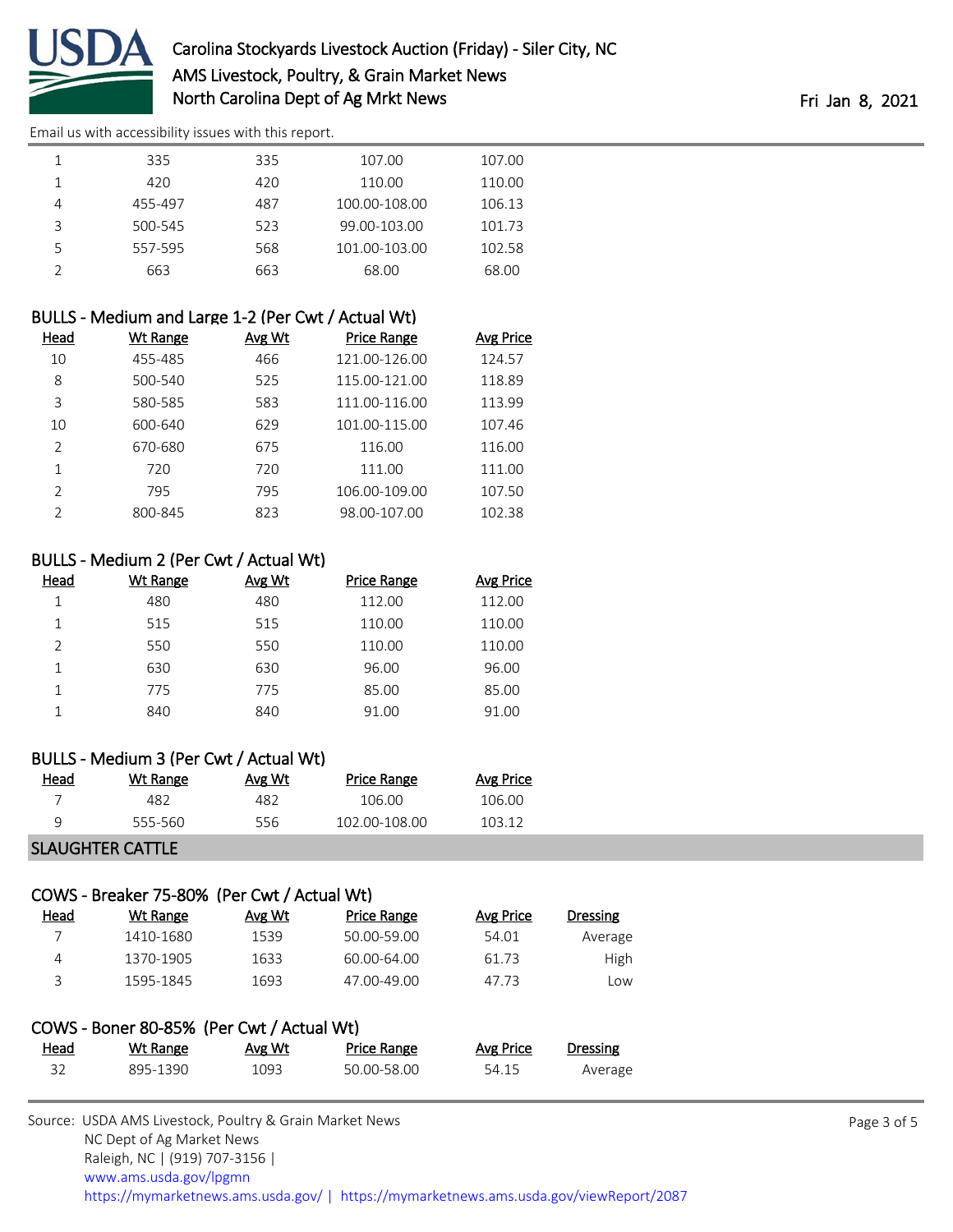

| 1045-1350 | ີາ16 | 59.00-68.00 | 31 O.E | High |
|-----------|------|-------------|--------|------|
| 935-1390  | ng?  | .00-49.00   |        | .ow  |

|             | COWS - Lean 85-90% (Per Cwt / Actual Wt) |        |                    |                  |                 |
|-------------|------------------------------------------|--------|--------------------|------------------|-----------------|
| Head        | Wt Range                                 | Avg Wt | Price Range        | <b>Avg Price</b> | <b>Dressing</b> |
| 2           | 780-840                                  | 810    | 47.00-48.00        | 47.52            | Average         |
| 4           | 785-880                                  | 830    | 30.00-42.00        | 38.16            | Low             |
|             | BULLS - 1-2 (Per Cwt / Actual Wt)        |        |                    |                  |                 |
| <b>Head</b> | Wt Range                                 | Avg Wt | <b>Price Range</b> | Avg Price        | <b>Dressing</b> |
| 4           | 1405-1625                                | 1545   | 78.00-89.00        | 83.70            | Average         |
| 1           | 1645                                     | 1645   | 90.00              | 90.00            | High            |
| 3           | 1405-1615                                | 1482   | 72.00-74.00        | 73.36            | Low             |

# SLAUGHTER SHEEP/LAMBS

|                |                                          |               | HAIR BREEDS - Choice and Prime 1-3 (Per Head / Estimate Wt) |                  |                 |
|----------------|------------------------------------------|---------------|-------------------------------------------------------------|------------------|-----------------|
| Head           | <u>Wt Range</u>                          | <u>Avg Wt</u> | <b>Price Range</b>                                          | <b>Avg Price</b> | <b>Dressing</b> |
| 2              | 85                                       | 85            | 125.00-150.00                                               | 137.50           | Average         |
| 3              | 95                                       | 95            | 165.00                                                      | 165.00           | Average         |
| 5              | 100-120                                  | 110           | 155.00-205.00                                               | 174.00           | Average         |
|                |                                          |               |                                                             |                  |                 |
|                | EWES - Good 1-3 (Per Head / Estimate Wt) |               |                                                             |                  |                 |
| Head           | <b>Wt Range</b>                          | Avg Wt        | <b>Price Range</b>                                          | <b>Avg Price</b> | <b>Dressing</b> |
| 5              | 110-130                                  | 123           | 135.00-180.00                                               | 154.00           | Average         |
| 1              | 150                                      | 150           | 185.00                                                      | 185.00           | Average         |
|                |                                          |               |                                                             |                  |                 |
|                | BUCKS - 1-3 (Per Head / Estimate Wt)     |               |                                                             |                  |                 |
| Head           | <b>Wt Range</b>                          | Avg Wt        | Price Range                                                 | <b>Avg Price</b> | <b>Dressing</b> |
| $\overline{2}$ | 100-130                                  | 115           | 225.00-240.00                                               | 232.50           | Average         |
| 3              | 150                                      | 150           | 220.00-250.00                                               | 236.67           | Average         |
| $\overline{2}$ | 200                                      | 200           | 255.00-265.00                                               | 260.00           | Average         |

#### SLAUGHTER GOATS

## KIDS - Selection 1 (Per Head / Estimate Wt)

| <u>Head</u> | Wt Range | Avg Wt | <b>Price Range</b> | Avg Price | <b>Dressing</b>   |
|-------------|----------|--------|--------------------|-----------|-------------------|
|             | 65       | 65     | 100.00             | 100.00    | Average           |
|             | 75       | 75     | 110.00             | 110.00    | Average           |
|             | 85       | 85     | 155.00             | 155.00    | Average           |
|             | 95       | 95     | 190.00             | 190.00    | Average Yearlings |
| 4           | 100-105  | 101    | 215.00-240.00      | 228.75    | Average Yearlings |

# NANNIES/DOES - Selection 1 (Per Head / Estimate Wt)

| Source: USDA AMS Livestock, Poultry & Grain Market News |                                                                                        |
|---------------------------------------------------------|----------------------------------------------------------------------------------------|
| NC Dept of Ag Market News                               |                                                                                        |
| Raleigh, NC   (919) 707-3156                            |                                                                                        |
| www.ams.usda.gov/lpgmn                                  |                                                                                        |
|                                                         | https://mymarketnews.ams.usda.gov/   https://mymarketnews.ams.usda.gov/viewReport/2087 |